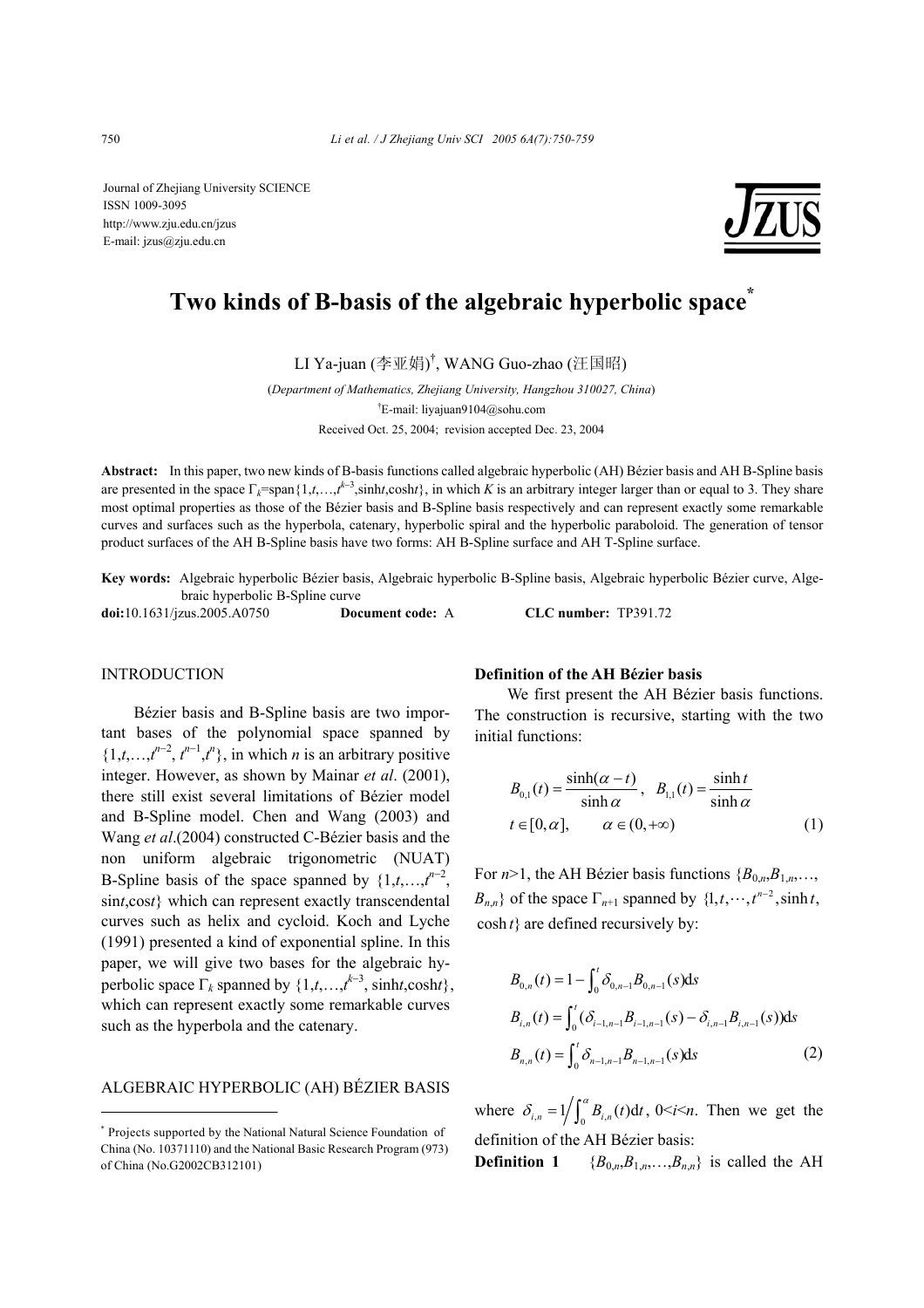Bézier basis for the space  $\Gamma_{n+1}$  spanned by  $\{1, t, \dots, t\}$  $t^{n-2}$ , sinh t, cosht}. See Fig.1.



**Fig.1 AH Bézier basis functions of order 2 and 4**

The linear independence of the  ${B_0}_{n}$ ,  ${B_1}_{n}$ , ...,  ${B_n}_{n}$ will be proved in Section 2. In particular, if we use  $B_{0,1}(t)=1-t$ ,  $B_{1,1}(t)=t$  as the two initial functions, we get the Bézier basis for the polynomial space from Eq.(2); if we use "sin" to replace "sinh" in the initial functions, we will get the C-Bézier basis for the algebraic trigonometric space from Eq.(2).

## **Properties of the AH Bézier basis**

(1) Partition of unity

By the definition of the AH Bézier basis, it is

easy to prove 
$$
\sum_{i=0}^{n} B_{i,n}(t) = 1, t \in [0, \alpha], \alpha \in (0, +\infty).
$$

(2) Symmetry

$$
B_{i,n}(t)=B_{n-i,n}(\alpha-t)
$$
 for  $t\in[0,\alpha]$ ,  $i=0,1,...,n$ .

**Proof** Consider the situation when  $n=1$ , the symmetry property is obvious. Suppose it holds for *n*−1;

$$
B_{i,n-1}(t)=B_{n-1-i,n-1}(\alpha-t)
$$

We now prove the property by induction on *n*:

$$
\int_0^{\alpha-t} B_{n-1-i,n-1}(s) ds = - \int_0^t B_{n-1-i,n-1}(\alpha - s) ds
$$
  
= 
$$
\int_t^{\alpha} B_{i,n-1}(s) ds = \delta_{i,n-1}^{-1} - \int_0^t B_{i,n-1}(s) ds
$$

Letting  $t=0$ , we obtain  $\delta_{i,n-1}=\delta_{i-1-i,n-1}$ . For  $1 \leq i \leq n$ , we have:

$$
B_{n-i,n}(\alpha - t) = \delta_{n-1-i, n-1} \int_0^{\alpha - t} B_{n-1-i, n-1}(s) ds
$$
  

$$
- \delta_{n-i, n-1} \int_0^{\alpha - t} B_{n-i, n-1}(s) ds
$$
  

$$
= \left(1 - \delta_{i, n-1} \int_0^t B_{i, n-1}(s) ds\right) - \left(1 - \delta_{i-1, n-1} \int_0^t B_{i-1, n-1}(s) ds\right)
$$
  

$$
= B_{i,n}(t)
$$

The proof for the situation when  $i=1$  and  $i=n$  is similar. That is, the symmetry property is proved.

(3) Properties of the endpoints

(b)  $B_{i,n}^{j}(0) = B_{i,n}^{j}(\alpha) = 0$ ,

At the endpoints, the AH Bézier basis has the same properties as the Bézier basis and C-Bézier basis. That is, for *n*≥2

(a) 
$$
B_{0,n}(0) = B_{n,n}(\alpha) = 1
$$
 (3)

$$
j=0,1,\ldots,i-1,k=0,1,\ldots,n-i-1
$$
 (4)

(c) 
$$
B_{i,n}^{(i)}(0) = \delta_{i-1,n-1} \delta_{i-2,n-2} \ldots \delta_{0,n-i}, i=1,\ldots,n
$$
 (5)

(d) 
$$
B_{i,n}^{(n-i)}(\alpha) = \delta_{i,n-1}\delta_{i,n-2} \dots \delta_{i,i}, i = 0,\dots,n-1
$$
 (6)

Eq.(5) and Eq.(6) can be proved by induction on *n*. (4) Linear independence

Let 
$$
\sum_{i=0}^{n} a_i B_{i,n}(t) = 0, t \in [0, \alpha]
$$
. By taking *t*=0, we

get from Eq.(4) that  $\alpha_0=0$ . Differentiating the above formula *k* times, we deduce again from Eq.(4) that  $\alpha_k = 0$  for  $k=1,\ldots,n$ . Therefore  $B_{0,n},B_{1,n},\ldots,B_{n,n}$  are linear independent and  ${B_{0,n}, B_{1,n}, \ldots, B_{n,n}}$  is a basis of Γ*n*+1.

(5) Degree elevation:

Differentiating 
$$
B_{i,n}(t) = \sum_{j=0}^{n+1} a_{i,j} B_{j,n+1}(t)
$$
 k times,

we have from property (3) of the AH Bézier basis that  $\alpha_i$ <sup> $=0$ </sup> for  $k=0,1,\ldots,i-1,i+2,\ldots,n+1$ . Thus:

$$
B_{i,n}(t) = a_{i,i} B_{i,n+1}(t) + a_{i,i+1} B_{i+1,n+1}(t)
$$
 (7)

Using L'Hospital's Rule, we have

$$
a_{i,i} = \frac{B_{i,n}(t) - a_{i,i+1}B_{i+1,n+1}(t)}{B_{i,n+1}(t)}
$$
  
= 
$$
\lim_{t \to 0+} \frac{B_{i,n}(t) - a_{i,i+1}B_{i+1,n+1}(t)}{B_{i,n+1}(t)}
$$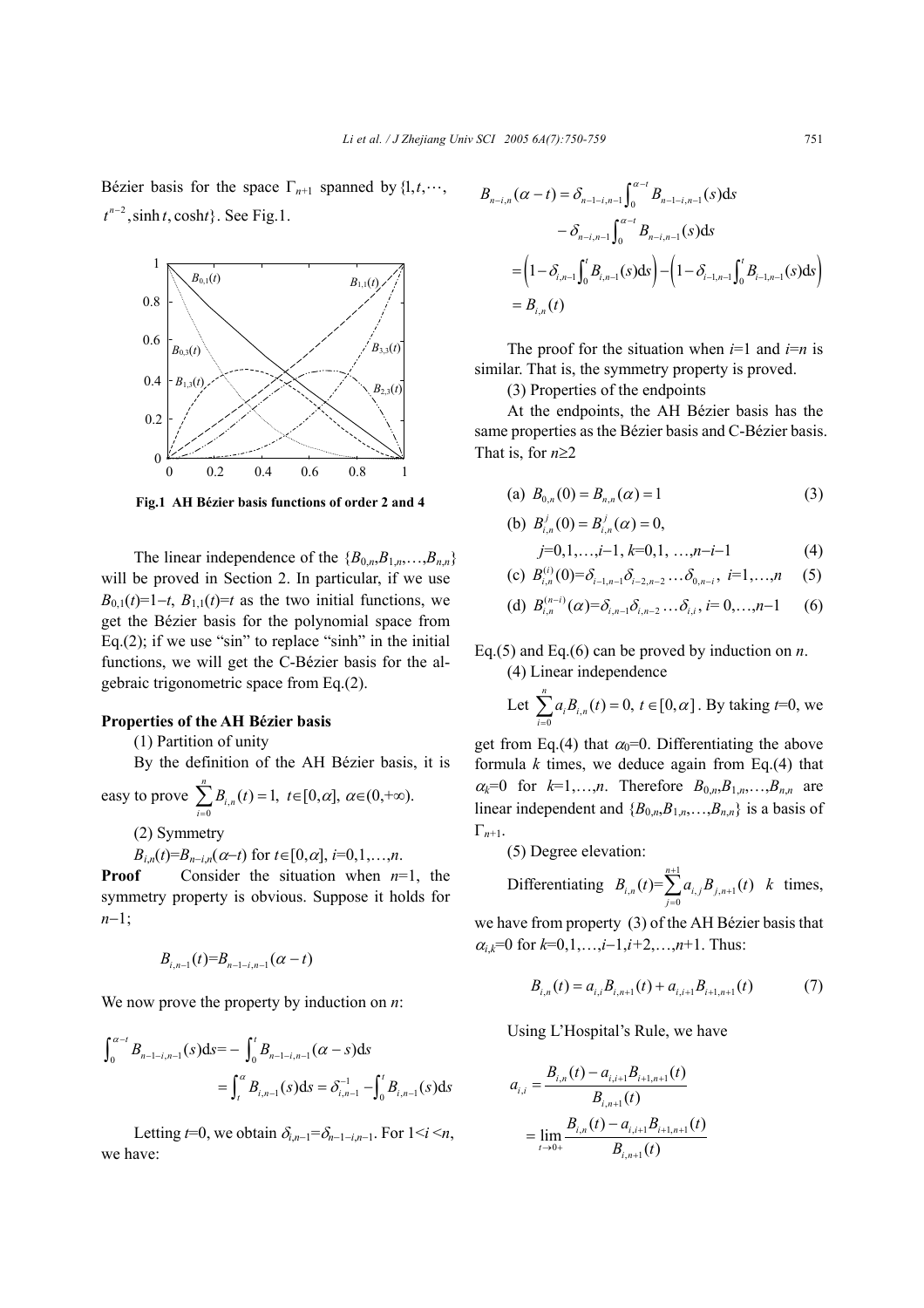$$
= \lim_{t \to 0+} \frac{B'_{i,n}(t) - a_{i,i+1}B'_{i+1,n+1}(t)}{B'_{i,n+1}(t)}
$$
  

$$
= \frac{B_{i,n}^{(i)}(0)}{B_{i,n+1}^{(i)}(0)} = \frac{\delta_{i-1,n-1}\delta_{i-2,n-2}\cdots\delta_{0,n-i}}{\delta_{i-1,n}\delta_{i-2,n}\cdots\delta_{0,n+1-i}}
$$
  
and 
$$
a_{i,i+1} = \frac{B_{i,n}^{(n-i)}(\alpha)}{B_{i+1,n+1}^{(n-i)}(\alpha)} = \frac{\delta_{i,n-1}\delta_{i,n-2}\cdots\delta_{i,i}}{\delta_{i+1,n}\delta_{i+1,n-1}\cdots\delta_{i+1,i+1}}
$$

From property (1) of the AH Bézier basis, we know

$$
\sum_{i=0}^{n} B_{i,n}(t) = \sum_{i=0}^{n} [a_{i,i}B_{i,n+1}(t) + a_{i,i+1}B_{i+1,n+1}(t)]
$$

$$
= 1 = \sum_{i=0}^{n+1} B_{i,n+1}(t)
$$

By the linear independence of the AH Bézier basis, we have

$$
a_{i,i+1} = \begin{cases} 1 - a_{i+1,i+1}, & i = 0,1,\cdots,n-1 \\ 1, & i = n \end{cases}
$$

In fact,  $\alpha_{0,0} = \alpha_{n,n+1} = 1$ . Thus we have the degree elevation formula:

$$
B_{i,n}(t) = \frac{B_{i,n}^{(i)}(0)}{B_{i,n+1}^{(i)}(0)} B_{i,n+1}(t) + \left(1 - \frac{B_{i+1,n}^{(i+1)}(0)}{B_{i+1,n+1}^{(i)}(0)}\right) B_{i+1,n+1}(t)
$$

**Positivity**  $B_{i,n}(t) > 0$  for  $t \in (0, \alpha)$ , so AH Bézier basis is a blending system.

**Proof** Consider an arbitrary AH Bézier basic function  $B_{i,n}(t)$ ,  $n \geq 2$ ,  $0 \leq i \leq n$ . By the Rolle's Theorem and property (4) of the AH Bézier basis, we deduce that  $B_{i,n}(t)$  has and only has *n* zeros at  $[0, \alpha]$  including the *i*-fold zero at 0 and the  $(n-i)$ -fold zero at  $\alpha$ , so  $B_{i,n}(t)$  is either positive or negative on the interval  $(0, t)$  $\alpha$ ). From property (5) of the AH Bézier basis, we get that the AH Bézier basis is positive for  $t \in (0, \alpha)$ .

### **AH Bézier curves**

An order *n*+1 AH Bézier curve *p*(*t*) with control points  $p_i$  is defined as:

$$
p(t) = \sum_{i=0}^{n} B_{i,n}(t) p_i, \ \ t \in [0, \alpha], \ \alpha \in (0, +\infty) \qquad (8)
$$

where  ${B_{i,n}(t)}_{i=0}^n$  is the AH Bézier basis for the space Γ*n*+1, and α is a global shape parameter. AH Bézier curve has many properties the same as those of the Bézier curve:

(1) Endpoints interpolation

$$
p(0)=P_0, p(\alpha)=P_n.
$$

(2) Convex hull property

The entire AH Bézier curve Eq.(8) must lie inside its control polygon spanned by  $p_0$ ,..., $p_n$  (Fig.2).



**Fig.2 AH Bézier curve and control polygon** 

#### (3) Derivative

The derivative  $p'(t)$  of an AH Bézier curve Eq.(8) is clearly an order *n* curve:

$$
p'(t) = \sum_{i=0}^{n-1} B_{i,n-1}(t) \mathbf{q}_i, \ t \in [0,\alpha]
$$

where  $q_i = \delta_{i,n-1}(p_{i+1}-p_i)$ . In particular, we have

$$
p^{(k)}(0) = \sum_{i=0}^{k} B_{i,n}^{(k)}(0) \, \boldsymbol{p}_i
$$

(4) Degree elevation

By the elevation of the AH Bézier basis functions, we give the degree elevation of the AH Bézier curve easily as:

$$
p(t) = \sum_{i=0}^{n} B_{i,n}(t) p_i = \sum_{i=0}^{n+1} B_{i,n+1}(t) q_i
$$
 (9)

here  $q_0 = p_0$ ,

$$
\boldsymbol{q}_{i} = \left(1 - \frac{B_{i,n}^{(i)}(0)}{B_{i,n+1}^{(i)}(0)}\right) \boldsymbol{p}_{i-1} + \frac{B_{i,n}^{(i)}(0)}{B_{i,n+1}^{(i)}(0)} \boldsymbol{p}_{i}, \ i = 0, 1, \cdots, n,
$$
\n
$$
\boldsymbol{q}_{n+1} = \boldsymbol{p}_{n}
$$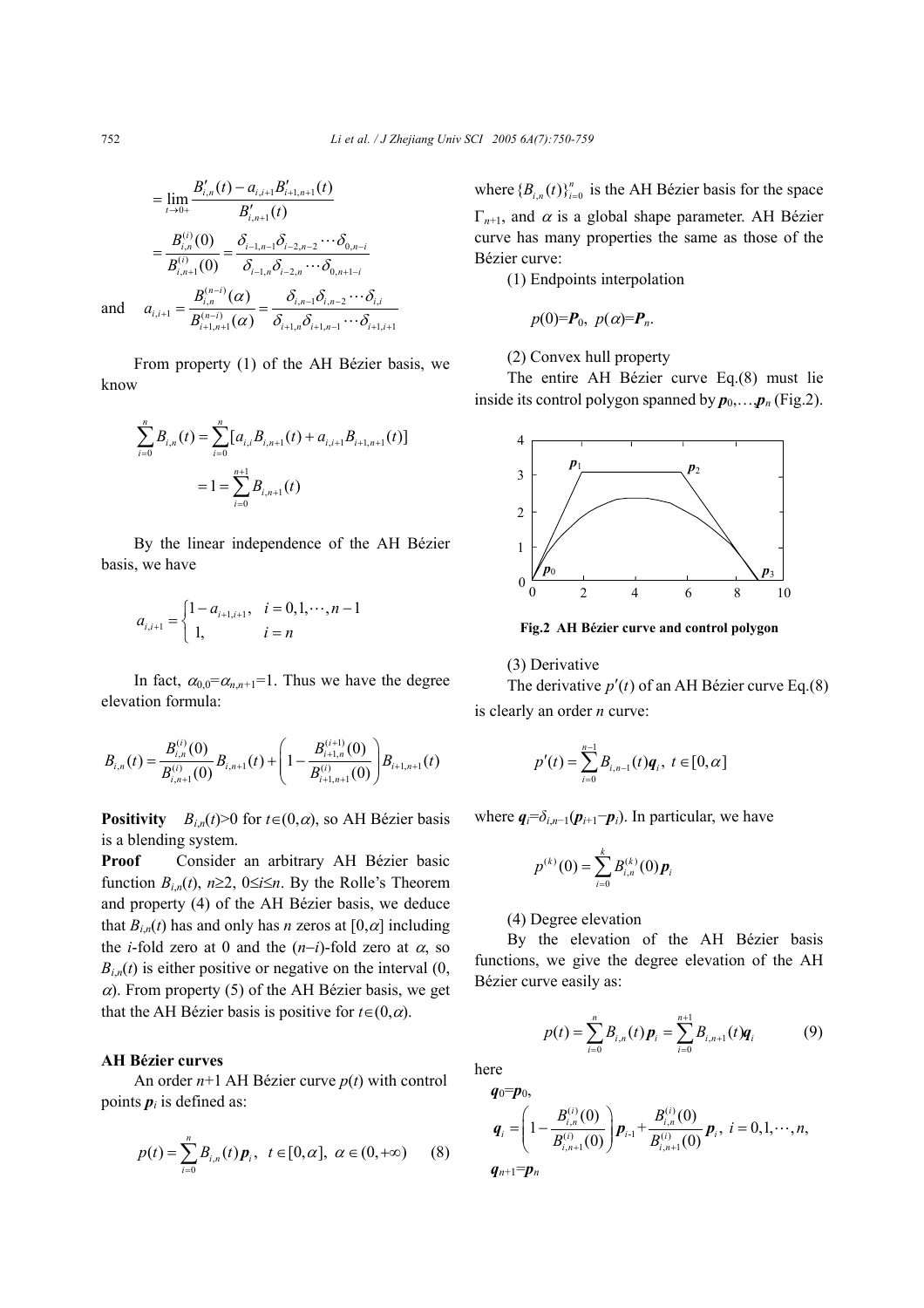In fact, a degree elevation procedure is a corner cutting procedure just as those of the Bézier curve. It can be verified that the sequence of control polygons we get recursively from Eq.(9) converges to the AH Bézier curve.

(5) Variation diminishing (V. D.) property

No plane intersects an AH Bézier curve more often than it intersects the corresponding control polygon. We will prove it in Section 3.

(6) Convexity preserving property

If the control polygon is convex, then the corresponding AH Bézier curve is also convex.

(7) The limit of the AH Bézier curves

As  $\alpha \rightarrow 0$ , the limit of an AH Bézier curve in the space Γ*n*+1 approaches a Bézier curve in the space spanned by  $\{1,t,t^2,...,t^n\}$ . In Fig.3, Fig.3b is obtained by mapping the intervals 0≤*t*≤1 and 0≤*t*≤α onto the interval 0≤*t*≤1.



**Fig.3 Bézier curve and AH Bézier curve (a) for** α**=60, 24, 2; (b) for** α**=60, 24, 2** 

**Proof** Reparametrizing by  $\tau = t/\alpha$ , it is easy to prove that the result holds for  $n=1$ . Suppose it holds for *n* and by inductive hypothesis:

$$
B_{i,n-1}(t) = B_{i,n-1}(\alpha \tau), \quad \lim_{\alpha \to 0} B_{i,n-1}(\alpha \tau) = b_{i,n-1}(\tau)
$$

here  $b_{i,n-1}(\tau)$ ,  $0 \leq \tau \leq 1$  is a Bézier basis. We give the proof by induction by *n*:

$$
B_{i,n}(t) = \int_0^t [\delta_{i-1,n-1}B_{i-1,n-1}(s) - \delta_{i,n-1}B_{i,n-1}(s)]ds
$$
  
\n
$$
= \frac{\int_0^t B_{i-1,n-1}(s)ds}{\int_0^{\alpha} B_{i-1,n-1}(s)ds} - \frac{\int_0^t B_{i,n-1}(s)ds}{\int_0^{\alpha} B_{i,n-1}(s)ds}
$$
  
\n
$$
\lim_{\alpha \to 0} B'_{i,n}(\alpha \tau) = \lim_{\alpha \to 0} \frac{B_{i-1,n-1}(\alpha \tau)}{\int_0^1 B_{i-1,n-1}(\alpha \tau) d\tau} - \frac{B_{i,n-1}(\alpha \tau)}{\int_0^1 B_{i,n-1}(\alpha \tau) d\tau}
$$
  
\n
$$
= \frac{b_{i-1,n-1}(\tau)}{\int_0^1 b_{i-1,n-1}(\tau) d\tau} - \frac{b_{i,n-1}(\tau)}{\int_0^1 b_{i,n-1}(\tau) d\tau}
$$
  
\n
$$
= n(b_{i-1,n-1}(\tau) - b_{i,n-1}(\tau)) = b'_{i,n}(\tau)
$$

By the properties (3) and (4) of the AH Bézier basis, we have  $B_{i,n}(0)=b_{i,n}(0)$ , therefore:

$$
\lim_{\alpha \to 0} B_{i,n}(\alpha \tau) = b_{i,n}(\tau), \ n \ge 1, \ i = 0,1,\cdots,n
$$

From the definitions of AH Bézier curve and Bézier curve, we get the property (8).

(8) The AH Bézier basis is B-basis

By the properties  $(1)$ ,  $(5)$  and  $(6)$ , we have that AH Bézier basis is a totally positive basis. It is easy to get inf ${B_{i,n}(t)}/{B_{i,n}(t)}$  $B_{i,n}(t) \neq 0$ }=0 by L'Hospital's Rule. From Proposition 3.12 in (Canicer and Peña, 1994), AH Bézier basis is B-basis, so it has optimal shape preserving properties [Chapter 4 of (Peña, 1999)] and optimal stability properties for the evaluation [Chapter 5 of (Peña, 1999)].

#### **AH Bézier surface**

An AH Bézier surface can be constructed using tensor product:

$$
p(u, v) = \sum_{i=0}^{m} \sum_{j=0}^{n} B_{i,m}(u) B_{j,n}(v) p_{ij},
$$
  

$$
u \in [0, \alpha], v \in [0, \beta], \alpha, \beta \in (0, +\infty)
$$

In which  $B_{i,m}(u)$ ,  $B_{i,n}(v)$  are the AH Bézier basis functions and  $p_{ij}$  are the control points. It should be noted that one can choose a different parameter  $\beta$  in the *v* direction. Its properties can be deduced by those of the AH Bézier curve.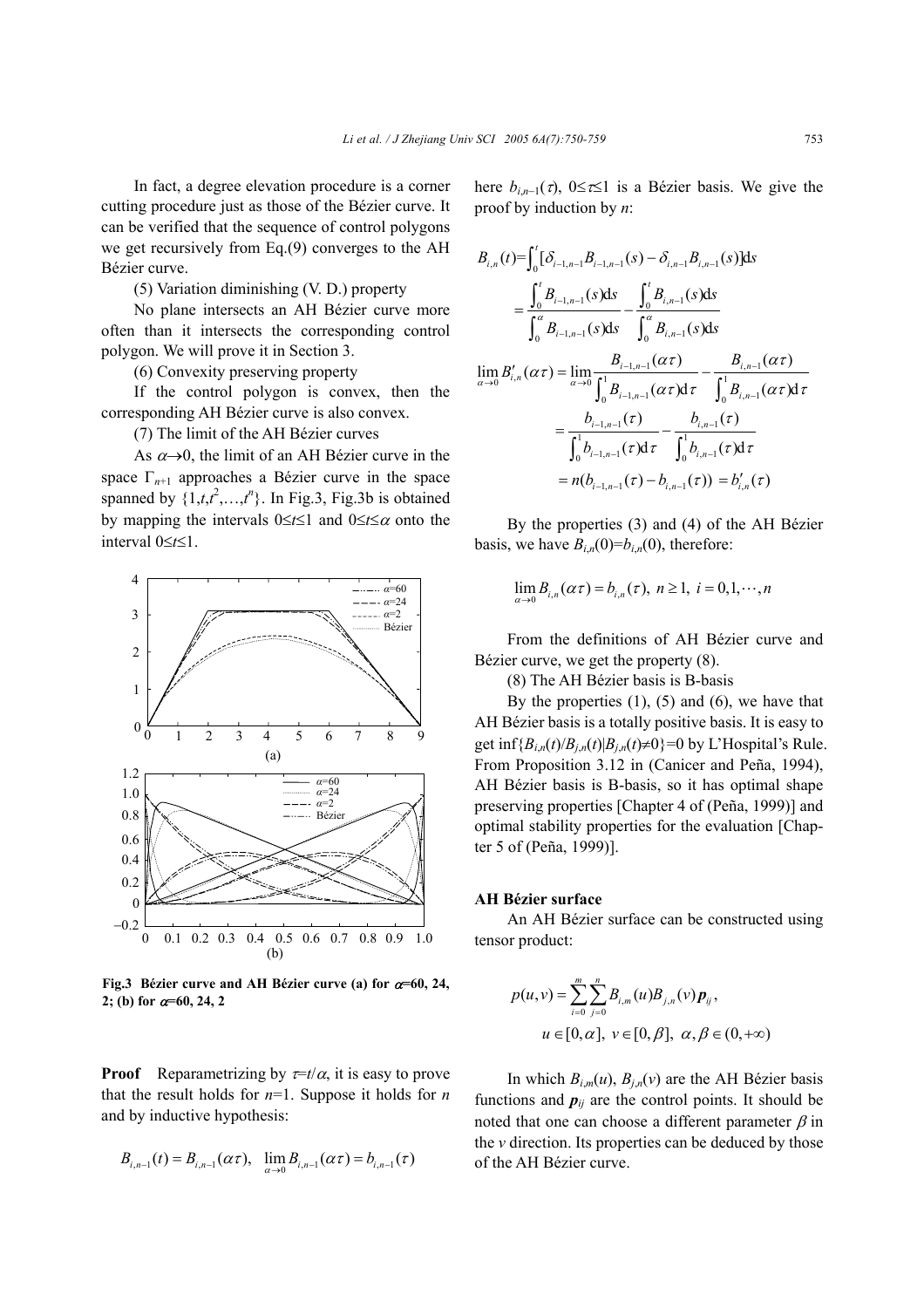ALGEBRAIC HYPERBOLIC B-SPLINE BASIS (AH B-SPLINE)

## **Definition of the AH B-Spline basis**

Let *T* be a given knot sequence  $\{t_i\}_{-\infty}^{+\infty}$  with  $t_i \leq t_{i+1}$ we first give a set of initial functions:

$$
N_{i,2}(t) = \begin{cases} \sinh(t - t_i) / \sinh(t_{i+1} - t_i), & t_i < t \le t_{i+1} \\ \sinh(t_{i+2} - t) / \sinh(t_{i+2} - t_{i+1}), & t_{i+1} < t \le t_{i+2} \\ 0, & \text{otherwise} \end{cases}
$$
(10)

Here we define that 0/0=0. Then the AH B-Spline basis functions of order *k* in the space  $\Gamma_{k-1}$ =span  $\{1,t,\ldots,t^{k-3},\text{sinht},\text{cosh}t\}$  can be defined recursively as:

$$
N_{i,k}(t) = \int_{-\infty}^{t} (\delta_{i,k-1} N_{i,k-1}(s) - \delta_{i+1,k-1} N_{i+1,k-1}(s)) ds
$$
  
 $k \ge 3$  (11)

where  $\delta_{i,k} = 1 / \int_{-\infty}^{+\infty} N_{i,k}(t) dt$ . If  $N_{i,k}(t) = 0$ ,  $\delta_{i,k} = \infty$ and  $\delta_{ijk} N_{ijk}(t) = 0$ . We have from Eq.(11) the following:

$$
\int_{-\infty}^{t} \delta_{i,k} N_{i,k}(s) ds = \begin{cases} 0, & t \le t_i \\ \ge 0, & t_i < t < t_{i+k} \\ 1, & t \ge t_{i+k} \end{cases}
$$

so we get the definition of the AH B-Spline:

**Definition 2**  $\{N_{i-k+1,k}, N_{i-k+2,k}, ..., N_{i,k}\}\)$  is called the AH B-Spline basis of the space Γ*k*<sup>−</sup>1 spanned by  $\{1,t,\ldots,t^{k-3},\text{sinht},\text{cosh}t\}$  for  $t\in[t_i,t_{i+1}]$ . The linear independence of the  ${N_{i-k+1,k}, N_{i-k+2,k},...,N_{i,k}}$  will be proved in Section 3.

In particular, if we replace sinh*t* by *t* in Eq.(10), we get the B-Spline basis for the polynomial space from Eq.(11); if we replace sinh*t* by sin*t* in Eq.(10), we will get the NUAT B-Spline basis for the algebraic trigonometric space from Eq.(11). If the knot sequence is uniform, we will get the uniform hyperbolic polynomial B-Spline basis described in (Lü *et al*., 2002).

The sequence of  $N_{ik}(t)$ , has the following properties just the same as those of the B-Spline.

#### **Properties of the AH B-Spline basis**

(1) Local support

*N*<sub>*i*</sub> $_{k}(t)$ =0,  $t \notin [t_{i}, t_{i+k}]$ .

(2) Partition of unity

$$
\sum_{i=-\infty}^{+\infty} N_{i,k}(t) = 1
$$
 for all  $k \ge 3$  and all  $t$ .

(3) Derivative

$$
N'_{i,k}(t) = \delta_{i,k-1} N_{i,k-1}(t) - \delta_{i+1,k-1} N_{i+1,k-1}(t).
$$

(4) Zero function

*N<sub>ik</sub>*(*t*)≡0 if and only if  $t_i = t_{i+1} = ... = t_{i+k}$ .

(5) Positivity

*N<sub>i,k</sub>*(*t*)>0 for *t*∈(*t<sub>i</sub>,t<sub>i,k</sub>*). Here *t<sub>i</sub>*<*t*<sub>*i,k*</sub>. *N<sub>i,k</sub>*(*t*)≥0 for all *t*. This can be proved in the same way as that for AH Bézier basis.

(6) Differential

 $N_{i,k}(t)$  is  $(k-r_j-1)$  time continuously differential at the knot  $t_j$  with  $r_j$  the number of times  $t_j$  appears in the knot sequence  $\{t_i\}_{i}^{i+n}$ .

(7) Let  $r = \max\{s | t_i = t_{i+s}\}\$ . If  $r \geq k-2$ , we then have:

$$
N_{j,k}(t_i) = \begin{cases} 1, & j = i - 1 \\ 0, & j \neq i - 1 \end{cases}
$$

(8) Linear independence

*N<sub>i−k+1,k</sub>*(*t*),*N<sub>i−k+2,k*</sub>(*t*),…,*N<sub>i,k</sub>*(*t*) are linearly independent on  $[t_i, t_{i+1}]$  with  $t_i \leq t_{i+1}$  for all  $i, k \geq 2$ . As a consequence of this, we get that  $N_{i,k}(t)$ ,  $i=0,\pm 1,...$  are linearly independent on (−∞,+∞) if and only if the multiplicity of each knot of  $T$  is less than  $k+1$ . That is, there is no zero function in  $N_{i,k}(t)$ ,  $i=0,\pm 1,...$ 

(9) Relation with AH Bézier basis

In the case  $t_{i-k+1} = t_{i-k+2} = \ldots = t_i \le t_{i-k+1} = t_{i-k+2} = \ldots =$  $t_{i+1} = t_{i+2} = \ldots = t_{i+k}$ ,  $N_{i-k+1,k}(t), \ldots, N_{i,k}(t)$  are just the AH Bézier basis of order  $k$  on  $[t_i,t_{i+1}]$ . From the definitions of the two bases, the above property can be proved by induction on *k*.

#### **Inserting a new knot**

It is the same as the B-Spline and the NUAT B-Spline, we have the knot inserting theorem of the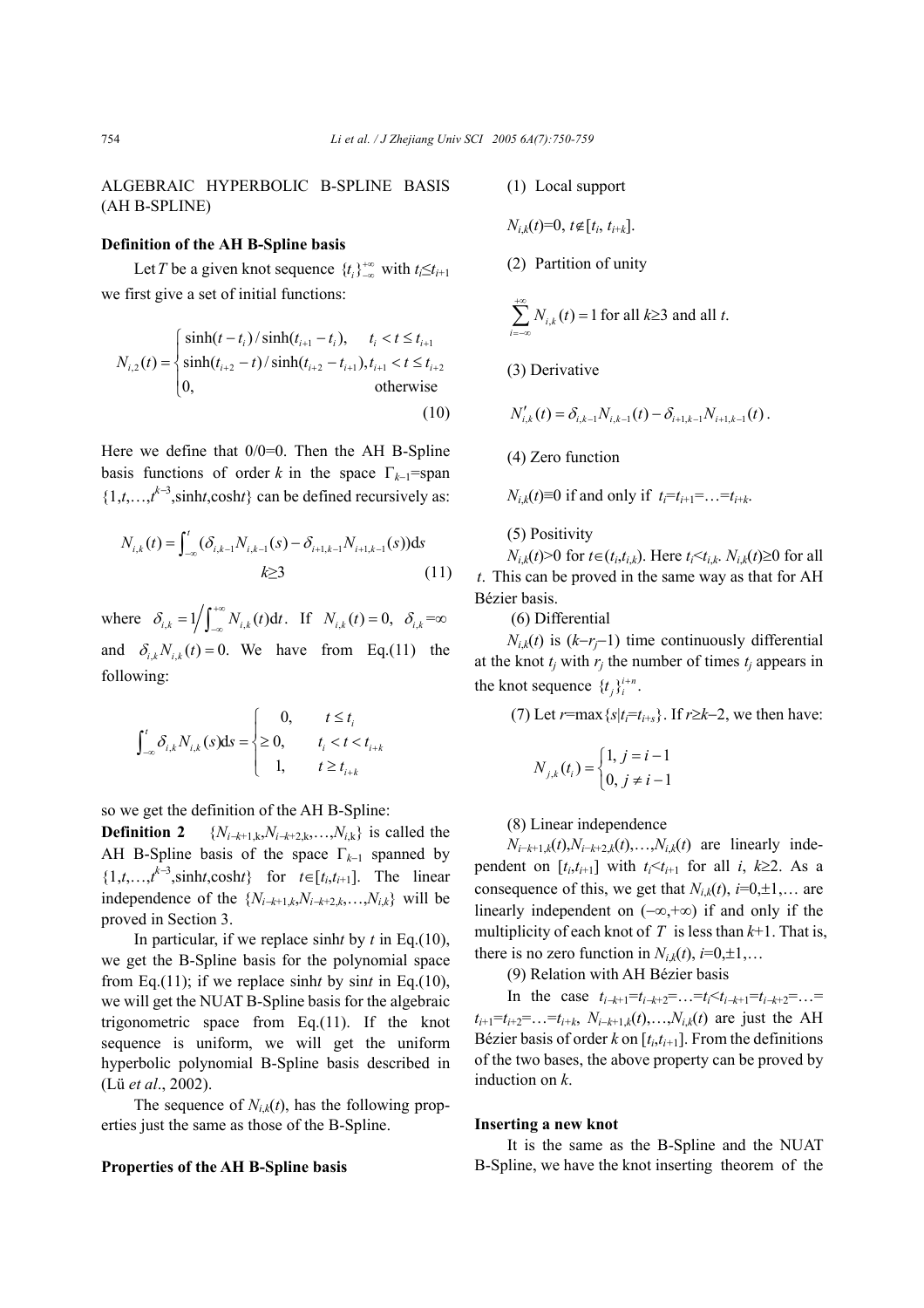AH B-Spline:

**Theorem 1** Let  $T = (t_i)_{-\infty}^{+\infty}$  be a given knot sequence with  $0 \le t_{i+1} - t_i < +\infty$ , and let  $T^1 = (t_i^1)_{-\infty}^{+\infty}$  be a new knot sequence obtained by inserting a new knot *u* into *T* with  $t_i \le u \le t_{i+1}$ ,  $N_{j,k}(t)$  and  $N^1_{j,k}(t)$  are defined as in Eq.(11) for the knot sequence *T* and  $T<sup>1</sup>$  respectively. If  $r$ ,*s* are multiplicities of the knots  $u$ , $t$ <sub>i</sub> in *T* respectively, we have for all *j*,*k*≥2,

$$
N_{j,k}(t) = \alpha_{j,k} N_{j,k}^1(t) + \beta_{j+1,k} N_{j+1,k}^1(t)
$$
 (12)

where for 0≤*r*<*k*:

$$
\alpha_{j,k} = \begin{cases} 1, & j \leq i-k \\ \alpha_{j,k-1} \delta_{j,k-1} / \delta_{j,k-1}^1, & i-k < j < i-r+1 \\ 0, & j \geq i-r+1 \end{cases}
$$
  

$$
\beta_{j,k} = \begin{cases} 0, & j \leq i-k \\ \beta_{j+1,k-1} \delta_{j,k-1} / \delta_{j+1,k-1}^1, & i-k < j < i-r+1 \\ 1, & j \geq i-r+1 \end{cases}
$$

and for *r*≥*k* 

$$
\alpha_{j,k} = \begin{cases} 1, & j \le i - k \\ 0, & j > i - k \end{cases} \quad \beta_{j,k} = \begin{cases} 0, & j \le i - k + 1 \\ 1, & j > i - k + 1 \end{cases}
$$

and

$$
\alpha_{j,2} = \begin{cases}\n1, & j \leq i \\
\frac{\sinh(u - t_i)}{\sinh(t_{i+1} - t_i)}, & j = i \\
0 & j \geq i + 1\n\end{cases}
$$
\n(13)\n
$$
\beta_{j,2} = \begin{cases}\n0, & j \leq i \\
\frac{\sinh(t_{i+1} - u)}{\sinh(t_{i+1} - t_i)}, & j = i \\
1 & j \geq i + 1\n\end{cases}
$$

when  $r=0$  and  $s \geq k$ , we have  $\alpha_{i-k+1,k}=1$  (Fig.4).



**Fig.4 Inserting a knot at** *t***=0**

**Proof** Let  $k=2$ , we obtain Eq.(13) by direct calculation. Suppose the proposition holds for *k*−1:

$$
N_{j,k-1}(t) = \alpha_{j,k-1} N^1_{j,k-1}(t) + \beta_{j+1,k-1} N^1_{j+1,k-1}(t)
$$
 for all j.

Now we will prove the case for *k*. By the definition we then have  $N_{i,k}(t) = N_{i,k}^1(t)$  for  $j \leq i-k$  and  $N_{j,k}(t) = N_{j+1,k}^1(t)$  for  $j \ge r-k+1$  which implies  $\alpha_{j,k}=1$ ,  $\beta_{i+1,k}=0$  for *j*≤*i*−*k* and  $\alpha_{i,k}=0$ ,  $\beta_{i+1,k}=1$  for *j*≥*i*−*r*+1. (1) *r*≥*k*. It is easy to prove that  $\alpha_{i,k}=0$ ,  $\beta_{i+1,k}=1$  for *j*≤*i*−*k* and  $\alpha_{j,k}$ =0,  $\beta_{j+1,k}$ =1 for *j*≥*i*−*k*+1.

(2) 0<*r*≤*k*−1. By assumption, we have

$$
N_{j,k}(t) = \int_{-\infty}^{t} (\delta_{j,k-1} N_{j,k-1}(t) - \delta_{j+1,k-1} N_{j+1,k-1}(t)) dt
$$
  
\n
$$
= \int_{-\infty}^{t} \left[ \delta_{j,k-1} (\alpha_{j,k-1} N_{j,k-1}^1(t) - \beta_{j+1,k-1} N_{j+1,k-1}^1(t)) - \delta_{j+1,k-1} (\alpha_{j+1,k-1} N_{j+1,k-1}^1(t) - \beta_{j+2,k-1} N_{j+2,k-1}^1(t)) \right] dt
$$
  
\n
$$
= A_1(t) + A_2(t) + A_3(t) \text{ for } i - k + 1 \le j \le i - r
$$
  
\nwhere

$$
A_{1}(t) = \frac{\delta_{j,k-1}\alpha_{j,k-1}}{\delta_{j,k-1}^{1}}
$$
  

$$
\int_{-\infty}^{t} \left[\delta_{j,k-1}^{1} N_{j,k-1}^{1}(t) - \delta_{j+1,k-1}^{1} N_{j+1,k-1}^{1}(t)\right] dt
$$
  

$$
= \frac{\delta_{j,k-1}\alpha_{j,k-1}}{\delta_{j,k-1}^{1}} N_{j,k}^{1}(t)
$$
  

$$
A_{2}(t) = \frac{\delta_{j+1,k-1}\beta_{j+2,k-1}}{\delta_{j+2,k-1}^{1}} \cdot \int_{-\infty}^{t} \left[(\delta_{j+1,k-1}^{1} N_{j+1,k-1}^{1}(t) - \delta_{j+2,k-1}^{1} N_{j+2,k-1}^{1}(t)\right] dt
$$
  

$$
= \frac{\delta_{j+1,k-1}\beta_{j+2,k-1}}{\delta_{j+2,k-1}^{1}} N_{j+1,k}^{1}(t)
$$

 $A_3(t) = \lambda \int_{-\infty}^{t} \delta_{j+1,k-1}^1 N_{j+1,k-1}^1(t) dt$  with  $\lambda$  some real number.

Let  $v \ge t_{i-r+k} = t_{i-r+k+1}^1$ , we have  $N_{j,k}(v) = A_1(v)$  $=A_2(v)=0$  while  $A_3(v) = \int_{-\infty}^{v} \delta^1_{j+1,k-1} N^1_{j+1,k-1}(t) dt = 1$  for *i*−*k*+1≤*j*≤*i*−*r*.

We get that  $\lambda=0$ , so we obtain

$$
N_{j,k}(t) = \frac{\delta_{j,k-1}\alpha_{j,k-1}}{\delta_{j,k-1}^1} N_{j,k}^1(t) + \frac{\delta_{j+1,k-1}\beta_{j+2,k-1}}{\delta_{j+2,k-1}^1} N_{j+1,k}^1(t)
$$

for *i*−*k*+1≤*j*≤*i*−*r*.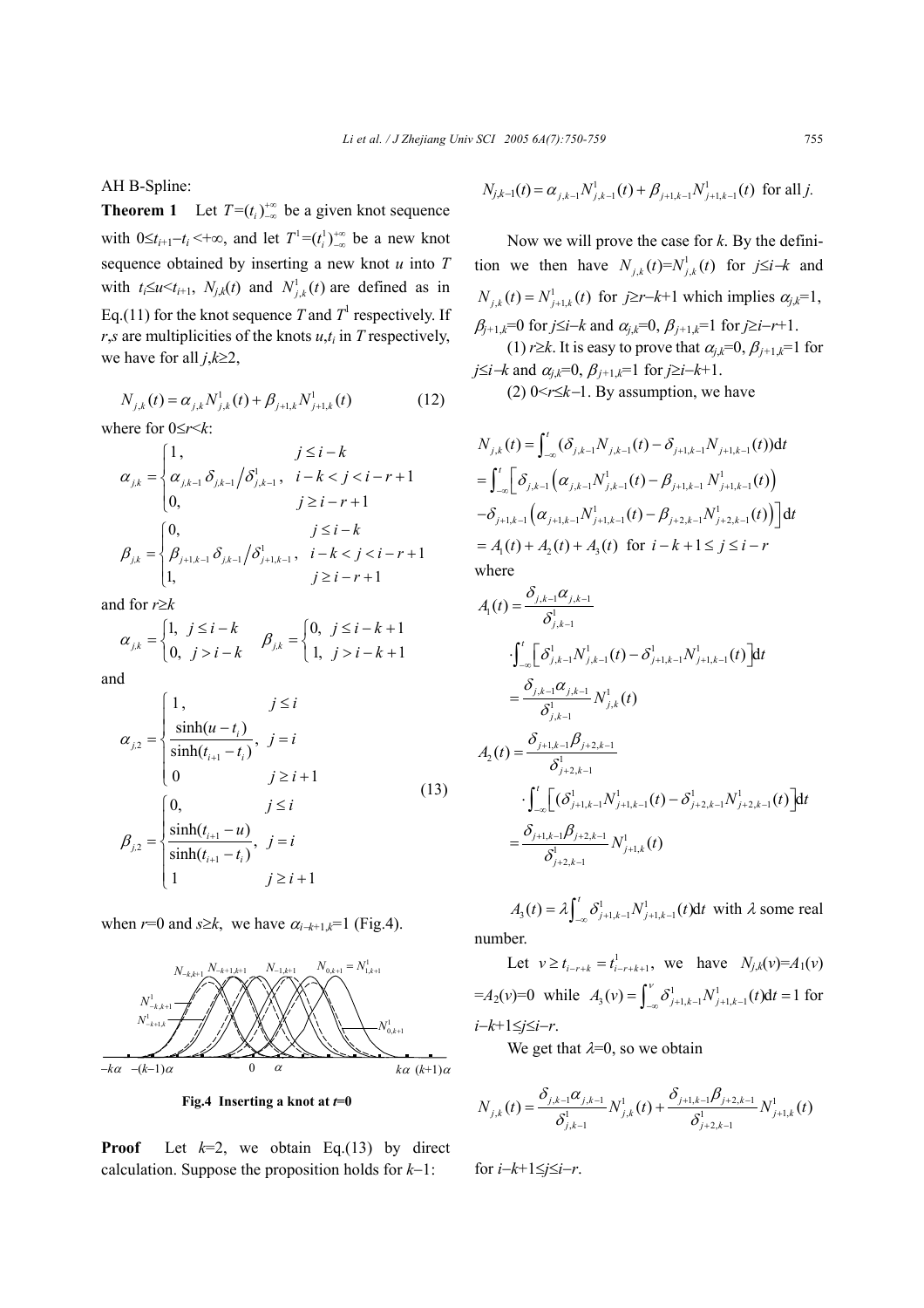It means

$$
\alpha_{j,k} = \frac{\delta_{j,k-1}\alpha_{j,k-1}}{\delta_{j,k-1}^1}, \ \beta_{j+1,k} = \frac{\delta_{j+1,k-1}\beta_{j+2,k-1}}{\delta_{j+2,k-1}^1}
$$

for *i*−*k*+1≤*j*≤*i*−*r*.

(3) *r=*0. When *s*≤*k*−1, the proof is similar to the case (2). If  $s \geq k$ , it is also similar to the case (2) for *i*−*k*+1<*j*≤*i*. For *j*=*i*−*k*+1, we have  $N_{i-k+1,k-1}(t) = 0$ . We define:

$$
\int_{-\infty}^{t} \delta_{i-k+1,k-1} N_{i-k+1,k-1}(t) dt
$$
\n
$$
= \int_{-\infty}^{t} \delta_{i-k+1,k-1}^{1} N_{i-k+1,k-1}^{1}(t) dt = \begin{cases} 1, & t \ge t_i \\ 0, & t < t_i \end{cases}
$$

so we have

$$
N_{i-k+1,k}(t) =
$$
\n
$$
\int_{-\infty}^{t} \left( \delta_{i-k+1,k-1} N_{i-k+1,k-1}(t) - \delta_{i-k+2,k-1} N_{i-k+2,k-1}(t) \right) dt
$$
\n
$$
= \int_{-\infty}^{t} \left[ \delta_{i-k+1,k-1}^{1} N_{i-k+1,k-1}^{1}(t) - \delta_{i-k+2,k-1} N_{i-k+3,k-1}^{1} \right) dt
$$
\n
$$
\cdot \left( \alpha_{i-k+2,k-1} N_{i-k+2,k-1}^{1} + \beta_{i-k+3,k-1} N_{i-k+3,k-1}^{1} \right) dt
$$

similar to the case (2), we have

$$
N_{i-k+1,k}(t) = N_{i-k+1,k}^1(t) + \frac{\delta_{i-k+2,k-1}\beta_{i-k+3,k-1}}{\delta_{i-k+3,k-1}} N_{i-k-2,k}^1(t)
$$

That is

$$
\alpha_{i-k+1,k-1}=1, \ \beta_{i-k+2,k-1}=\frac{\delta_{i-k+2,k-1}\beta_{i-k+3,k-1}}{\delta_{i-k+3,k-1}}.
$$

From the discussion above, we get that the proposition also holds for *k*. This proves Theorem 1 also gives a method to compute the coefficients  $\alpha_i$ ,  $\beta_{i+1}$  for all *j*. Furthermore, By the property of partition of unity and the linearly independence of  $N^1_{i,k}(t)$ ,  $i = 0, \pm 1, \cdots$ , we have the formula  $\alpha_{j,k} + \beta_{j,k} = 1$ for all *i*,*k* with  $N_{i,k}^1(t) \neq 0$  for all *i*. Then Eq.(12) can be rewritten as

$$
N_{i,k}(t) = \alpha_{i,k} N_{i,k}^1(t) + (1 - \alpha_{i+1,k}) N_{i+1,k}^1(t), \ 0 \le \alpha_{i,k} \le 1
$$
\n(14)

Now, we give the proof of the non-negativity property of  $N_{ik}(t)$ ,  $i=0,\pm 1,...$ 

**Theorem 2** *N<sub>ik</sub>*(*t*)≥0 for all *t*.

**Proof** By the local support, we have that  $N_{i,k}(t)$  can be non-zero only on  $[t_i, t_{i+k}]$ . If  $t_i = t_{i+k}$ , we have  $N_{i,k}(t) \equiv 0$ from property (4). In the following, suppose  $t_i < t_{i+k}$ , we insert a series of new knots into knot sequence *T* such that the multiplicity of each knot  $t_i$  ( $j=i,\ldots,i+k$ ) is *k*. We then obtain a new knot sequence denoted by  $T^1$ . Let  $N_{i,k}^1$  be the new splines with the new knot sequence  $T^1$ , then  $N_{i,k}(t)$  is a convex combination of  $N^1_{i,k}(t)$ . By property (9), we have that  $N^1_{i,k}(t)$  determined by  $t_i$  ( $j=i$ ,..., $i+k$ ) is actually an AH Bézier basis on each interval  $[t_j,t_{j+1}], j=i,i+1,...,i+k-1, t_j < t_{j+1}.$ Thus, we have  $N_{i,k}(t) \ge 0$  for all *t*.

### **AH B-Spline curves**

AH B-Spline basis  $N_{i,k}(t)$ ,  $i=0,\pm 1,...$  has many good properties, so it can be used for geometric modelling. Because of the local support property, we can define a piece of AH B-Spline curve  $p(t)$  with control points  $p_i$  in a finite interval such as  $[t_{k-1}, t_{m+1}]$ (Fig.5).



**Fig.5 A piece of AH B-Spline curve** 

$$
p(t) = \sum_{i=0}^{m} N_{i,k}(t) p_i, \quad t \in [t_{k-1}, t_{m+1}], \ m \ge k - 1 \tag{15}
$$

where  $\{N_{i,k}(t)\}_{i=0}^m$  is the AH B-Spline basis with the knot sequence  $T = \{t_i\}_{i=0}^{m+k}$  for the space  $\Gamma_{k-1}$ . AH B-Spline curve has many properties the same as those of the B-Spline curve:

(1) Derivative

The derivative *p*′(*t*) of an order *k* AH B-Spline curve  $p(t)$  is clearly a degree *k* curve: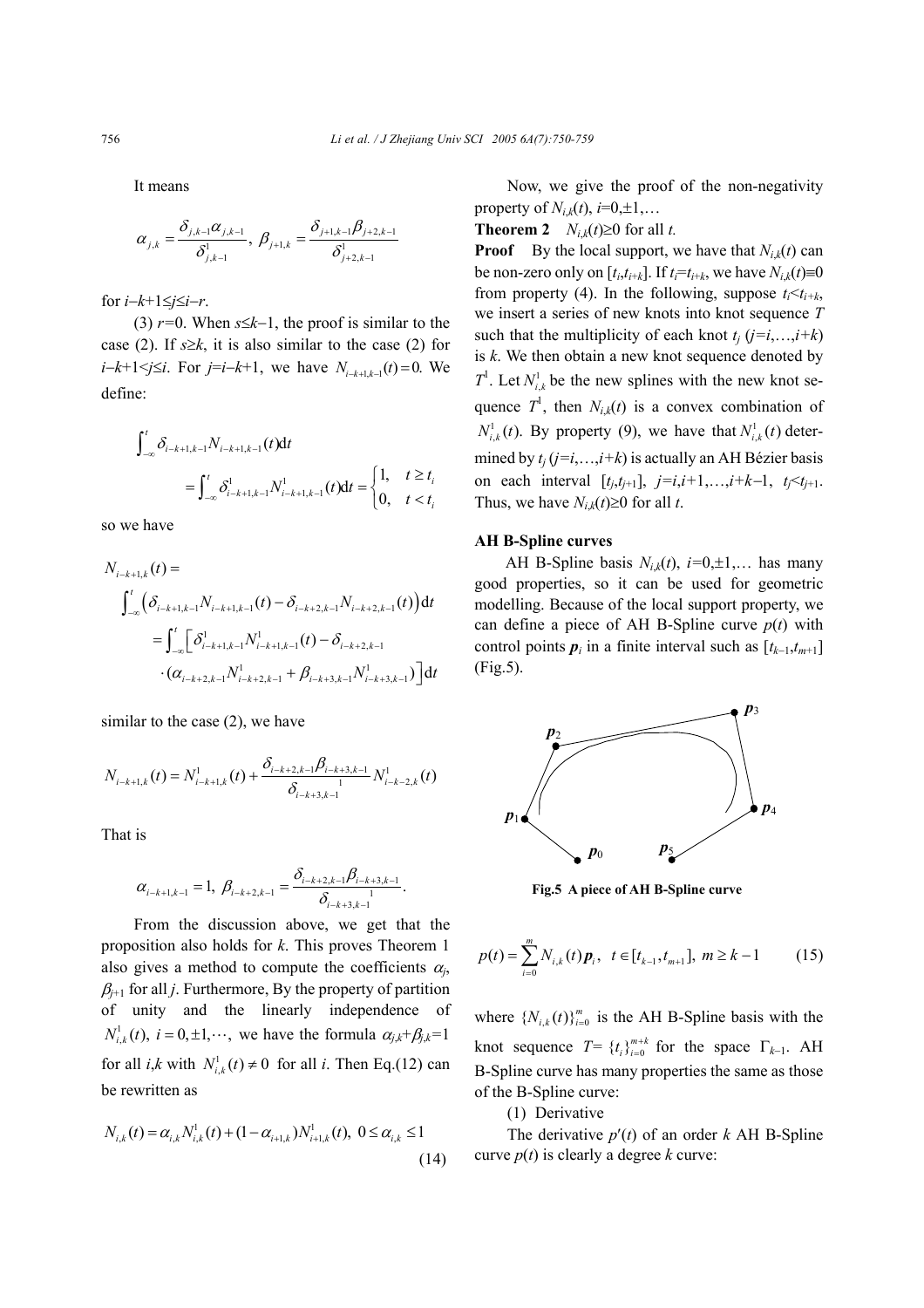$$
p'(t) = \sum_{i=1}^{m} N_{i,k-1}(t)\delta_{i,k-1}\Delta p_i
$$
  
= 
$$
\sum_{i=1}^{m} N_{i,k-1}(t)\delta_{i,k-1}(p_i - p_{i-1}), t \in [t_{k-1}, t_{m+1}]
$$

(2) Local control property

Change of one control point will alter at most *k* segments of the original AH B-Spline curve of order *k*. Hence local adjustment can be made without disturbing the rest of the curve.

(3) Geometric invariance

The shape of the AH B-Spline curve is independent of the choice of the coordinate system because  $p(t)$  is an affine combination of the control points.

(4) Convex hull property

The entire AH B-Spline curve must lie inside its control polygon (Fig.5). It follows from the nonnegative and partition of unity of the AH B-Spline basis.

(5) Differential

*p*(*t*) is *k*−*r*−1 continuously differential at a knot of multiplicity *r*.

(6) Subdivision of the curves Substituting Eq. $(14)$  into Eq. $(15)$ , we have

$$
p(t) = \sum_{i=0}^{m} \left( \alpha_{i,k} N_{i,k}^{1}(t) + (1 - \alpha_{i+1,k}) N_{i+1,k}^{1}(t) \right) \boldsymbol{p}_{i}
$$
  
= 
$$
\sum_{i=0}^{m+1} N_{i,k}^{1}(t) \boldsymbol{p}_{i}^{1}
$$
 (16)

where

$$
\mathbf{p}_{i}^{1} = (1 - \alpha_{i,k}) \mathbf{p}_{i-1} + \alpha_{i,k} \mathbf{p}_{i}, \quad \mathbf{p}_{-1} = \mathbf{p}_{m+1} = 0, 0 \le \alpha_{i,k} \le 1.
$$
 (17)

with  $\alpha_{i,k}$  and  $N^1_{i,k}(t)$  as defined in Section 3. From Eq.(17) we get that the new control points can be obtained from the old control points after subdivision. In fact, the process of inserting a new knot is actually a corner cutting process. If we insert the same knot *u*,  $t_i \le u \le t_{i+1}$ , iteratively, then we will get a series of new control points  $p_i^l$ ,  $i=0,1,...,m+l$  from Eq.(17). Here *l* is the times of inserting knot.

In particular, when *l=k*−1, since

$$
N_{j,k}^l(u) = \begin{cases} 1, & j = i \\ 0, & j \neq i \end{cases}
$$

Then

$$
p(u) = \sum_{j=0}^{m+k-1} p_j^{k-1} N_{j,k}^{k-1}(u) = p_i^{k-1}
$$
 (18)

We use *p*(*t*) to denote an AH B-Spline curve of order *k* with  $p = \Phi^0[p] = [p_0^0, p_1^0, \cdots, p_m^0], T = T^0 = (t_i^0), i = 0, 1,$  $..., m+k$  as the control polygon and knot sequence. Let  $T^r = (t_i^r), i=0,1,\ldots,m+k+r$  be the new knot sequence obtained by inserting a new knot into  $T^{r-1}$  and  $\Phi^r[p] = \Phi[\Phi^{r-1}[p]] = [p_0^r, p_1^r, \dots, p_{m+r}^r]$  be the control polygon where the control points  $p_i^r$ ,  $i=0,1,...,m+r$ are given by Eq.(17). And let  $\Delta^r = \max \left| t_{i+1}^r - t_i^r \right|$ , *i*=0,1,…,*m*+*k*+*r*−1. We have the following theorem.

Theorem 3 When  $\Delta^r \rightarrow 0$  as the number of subdivisions *r* increases, the sequence of control polygons  $\Phi^r[\boldsymbol{p}]$  converges to the AH spline curve  $p(t)$ . **Proof** Let  $N_{i,k}^r(t)$  be the AH B-Spline basis functions with the knot sequence  $T'$ . By the definition of  $\Phi^r[p]$ , we have

$$
p(t) = \sum_{i=0}^{m} N_{i,k}(t) \, \boldsymbol{p}_i = \cdots = \sum_{i=0}^{m+r} N'_{i,k}(t) \, \boldsymbol{p}'_i, \ t \in [t_{k-1}, t_{m+1}]
$$

From the property (1) of the curves, we have

$$
p'(t) = \sum_{i=0}^{m} \delta_{i,k-1} N_{i,k-1}(t) \Delta p_i = \cdots = \sum_{i=0}^{m+r} \delta_{i,k-1}^{r} N_{i,k}^{r}(t) \Delta p_i^{r},
$$
  

$$
t \in [t_{k-1}, t_{m+1}]
$$

where  $\Delta p_i^r = p_i^r - p_{i-1}^r$ . It can be easily seen that  $p'(t)$ is a piece of AH B-Spline curve of order *k*−1 and the control polygon  $\delta_{i,k-1}^r \Delta p_i^r$ ,  $i=0,1,...,m+r$  can be obtained from  $\delta_{ik-1}\Delta p_i$ , *i*=0,1,…,*m* after a series of subdivisions. Hence  $\delta_{i,k-1}^r \Delta p_i^r$ ,  $i=0,1,\ldots,m+r$  is bounded by the convex hull of  $\delta_{i,k-1}\Delta p_i$ , *i*=0,1,...,*m*. However, note that

$$
\delta_{i,k-1}^r = \left(\int_{-\infty}^{+\infty} N_{i,k-1}^r(t)dt\right)^{-1}
$$
  
=  $\left(\int_{t_i^r}^{t_{i,k-1}^r} N_{i,k-1}^r(t)dt\right)^{-1} \ge (t_{i+k-1}^r - t_i^r)^{-1} \ge \frac{k-1}{\Delta^r}$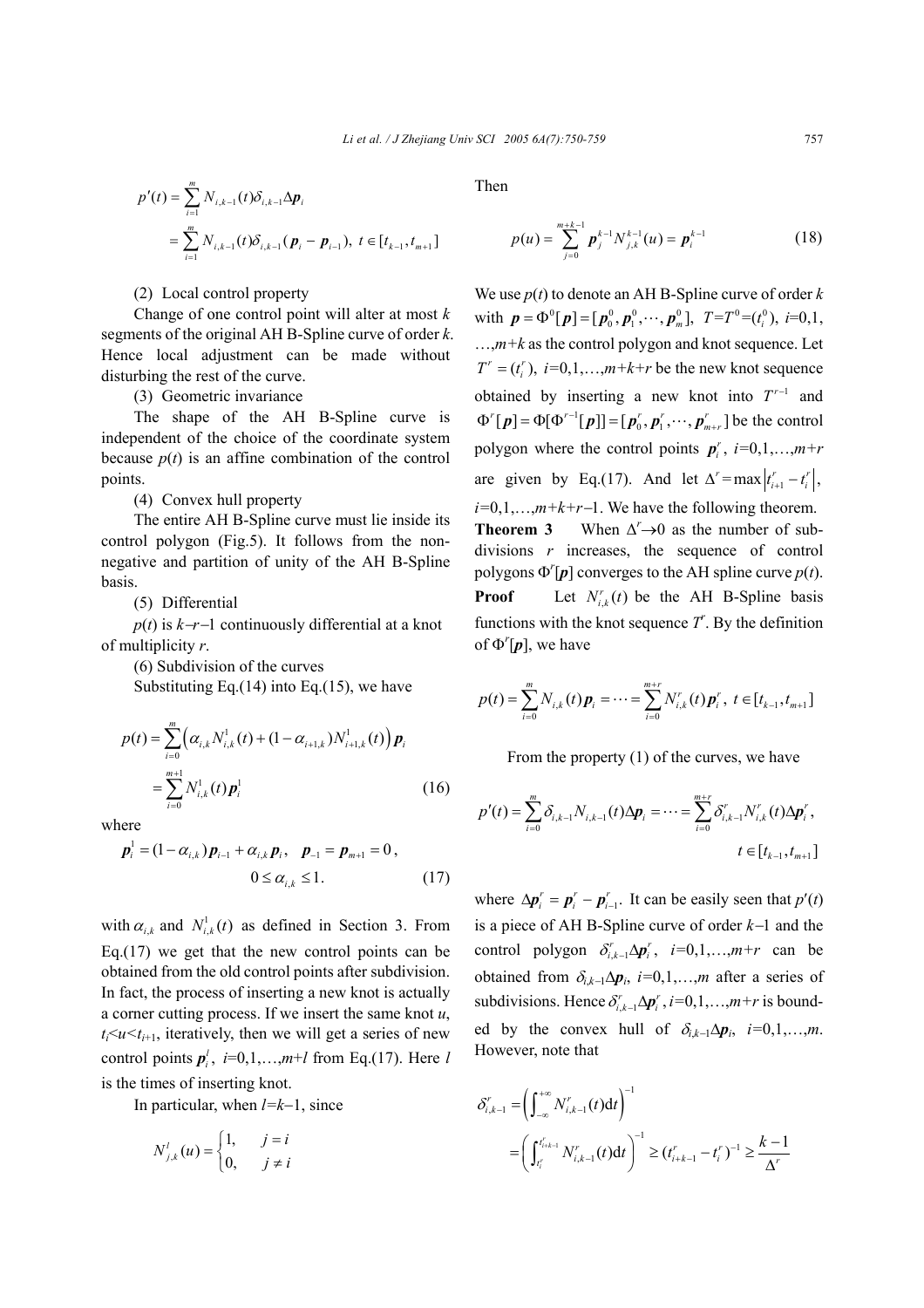We have  $\lim_{\Delta' \to 0} \delta_{i,k-1}^r = \infty$ ,  $i = 1, \dots, m + r$ .  $\lim_{\Delta^r \to 0} \delta^r_{i,k-1} = \infty$ ,  $i = 1, \dots, m+r$ 

Therefore

$$
\lim_{\Delta' \to 0} |\Delta p_i'| = \lim_{\Delta' \to 0} |p_i' - p_{i-1}'| = 0, \ i = 1, \cdots, m + r \quad (19)
$$

Note that  $\delta_{i,k-1}^r N_{i,k-1}^r(t) = 0$  when  $N_{i,k-1}^r(t) = 0$ . In this case, we have  $\Delta p_i^r = 0$ . From the convex hull property, for any  $u \in [t_{k-1}, t_{m+1}]$  we know that  $p(u)$  lies within the convex hull of  $p_i^r, p_{i+1}^r, \dots, p_{i+k}^r$  for some *i*. Together with Eq.(19), we conclude the theorem.

Theorem 3 means that recursive subdivision of control polygon leads to its corresponding AH B-Spline curve, so it is not difficult to prove the V. D. property and the convexity preserving property below:

(7) V. D. property

No plane intersects an AH B-Spline curve more often than it intersects the corresponding control polygon. Because AH Bézier basis is special AH B-Spline basis, we easily get that AH Bézier curves have V. D. property too.

(8) Convexity preserving property

If the control polygon is convex, then the corresponding AH B-Spline curve is also convex.

By the knot inserting theorem, we can easily get the property (9) of the AH Spline:

(9) The AH B-Spline basis is B-basis:

**Proof** Insert a knot at  $t=t_0$  and  $t=t_l$  repeatedly until the obtained multiplicities of knot  $t_0$  and  $t_l$  are *n* respectively, and the old basis can be expressed by the new basis. Let us denote the basis functions generated after the *p*th knot inserting on as  $N_k^p = (N_{-k, k+1}^p(t))$ ,  $N_{-k+1,k+1}^p(t),...,N_{l-1,k+1}^p(t)$ , where  $N_k^0$  is  $N_k$ , thus the new basis  $N_k^{2k}$  has endpoint interpolation property. Form [Section 2 of (Mainar and Peña, 1999) and Section 2 of (Mainar *et al*., 2001)] we know that if a basis has endpoint interpolation property, V. D. property, partition of unity and convex hull properties, it is normalized totally positive, so the new basis  $N_k^{2k}$ is normalized totally positive.

According to the property of inserting a new knot (Theorem 1), the transformation matrix between  $N_k^p$  and  $N_k^{p+1}$  is one-banded matrix, so the transformation matrix between  $N_k^0$  and  $N_k^{2k}$  can be decomposed into a product of bidiagonal factors. Thus we deduce that the AH B-Spline basis  $N_k$  is normalized totally positive.

By the definition of the B-basis, we will show the following equation holds for every *i*≠*j*:

$$
\inf \left\{ \frac{N_{i,k+1}(t)}{N_{j,k+1}(t)} \middle| t \in [t_0, t_i], N_{j,k+1}(t) \neq 0 \right\} = 0 \tag{20}
$$

If *i* $\leq j$  and  $t_{i+k+1} \leq t_{j+k+1}$ , let  $\tilde{t} = (t_{i+k+1} + t_{i+k+1})/2$ , we

have:

$$
\inf \left\{ \frac{N_{i,k+1}(\tilde{t})}{N_{j,k+1}(\tilde{t})} \middle| N_{j,k+1}(\tilde{t}) \neq 0 \right\} = 0
$$

If  $t_{i+k+1} = t_{i+k+1}$ , let  $t \rightarrow t_{i+k+1}$ , then the infinite minimum order of *Ni*,*k*+1 is *j*−*i* order higher than infinite minimum order of  $N_{j,k+1}$ , so

$$
\lim_{t \to t_{i+k+1}^-} \left[ N_{i,k+1}(t) / N_{j,k+1}(t) \right] = 0,
$$

that is Eq.(20) holds.

When  $i > j$  and  $t_i > t_j$ , let  $\tilde{t} = (t_i + t_i)/2$ , we have Eq.(20) holds. When  $i>j$  and  $t_i = t_j$ , let  $t \rightarrow t_i^+$ , then the infinite minimum order of *Ni*,*k*+1 is *i*−*j* order higher than infinite minimum order of *Nj*,*k*+1, so  $\lim_{t \to t_i^+} \left[ N_{i,k+1}(t) / N_{j,k+1}(t) \right] = 0$ , that is Eq.(20) holds.

By Proposition 3.12 in (Carnicer and Peña, 1994) and Section 3, AH B-Spline basis is normalized B-basis. Therefore AH B-Spline basis has optimal shape preserving properties and optimal stability properties.

#### **AH B-Spline surface**

Exactly as in the construction of B-Spline tensor product surfaces from B-Spline curves, an AH B-Spline surface can be constructed using tensor product. Let  $U = {u_i}_{i=0}^{m+k}$ ,  $V = {v_j}_{j=0}^{n+k}$  be two knot sequences, then an AH B-Spline surface with control meshes  $p_{ij}$  can be defined as

$$
p(u, v) = \sum_{i=0}^{m} \sum_{j=0}^{n} N_{i,k}(u) N_{j,k}(v) p_{ij},
$$